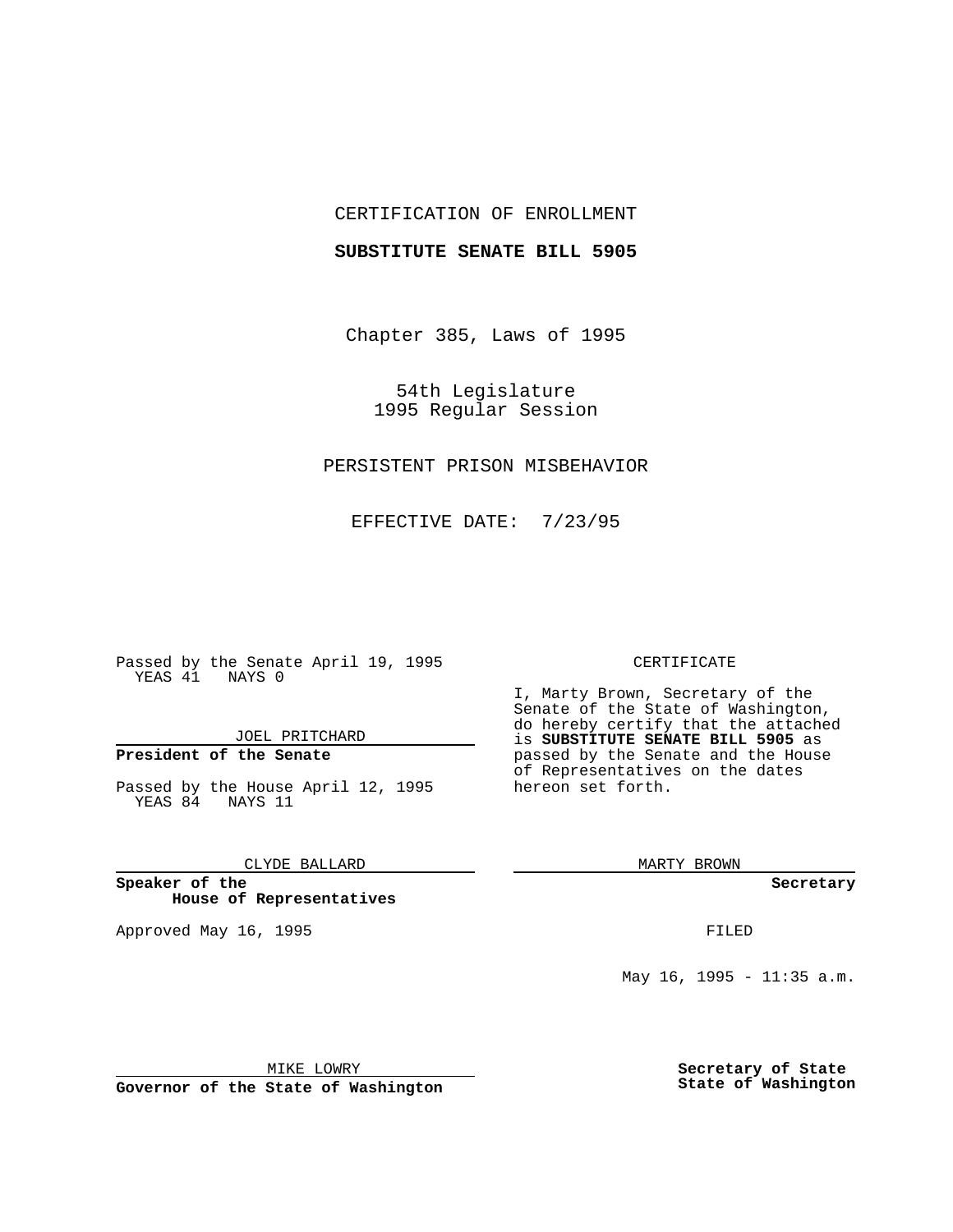# **SUBSTITUTE SENATE BILL 5905** \_\_\_\_\_\_\_\_\_\_\_\_\_\_\_\_\_\_\_\_\_\_\_\_\_\_\_\_\_\_\_\_\_\_\_\_\_\_\_\_\_\_\_\_\_\_\_

\_\_\_\_\_\_\_\_\_\_\_\_\_\_\_\_\_\_\_\_\_\_\_\_\_\_\_\_\_\_\_\_\_\_\_\_\_\_\_\_\_\_\_\_\_\_\_

## AS AMENDED BY THE HOUSE

Passed Legislature - 1995 Regular Session

### **State of Washington 54th Legislature 1995 Regular Session**

**By** Senate Committee on Law & Justice (originally sponsored by Senators Long, Hargrove, Roach, Smith, Winsley, Schow, Swecker, Haugen, Quigley, Hale, Strannigan, McCaslin, Finkbeiner, West, Bauer, Rasmussen and Oke)

Read first time 03/01/95.

 AN ACT Relating to persistent prison misbehavior; reenacting and amending RCW 9.94A.320; adding a new section to chapter 9.94 RCW; and prescribing penalties.

BE IT ENACTED BY THE LEGISLATURE OF THE STATE OF WASHINGTON:

 NEW SECTION. **Sec. 1.** A new section is added to chapter 9.94 RCW to read as follows:

 (1) An inmate of a state correctional institution who is serving a sentence for an offense committed on or after August 1, 1995, commits the crime of persistent prison misbehavior if the inmate knowingly commits a serious infraction, that does not constitute a class A or class B felony, after losing all potential earned early release time credit.

 (2) "Serious infraction" means misconduct that has been designated as a serious infraction by department of corrections rules adopted under RCW 72.09.130.

 (3) "State correctional institution" has the same meaning as in RCW 9.94.049.

 (4) The crime of persistent prison misbehavior is a class C felony punishable as provided in RCW 9A.20.021. The sentence imposed for this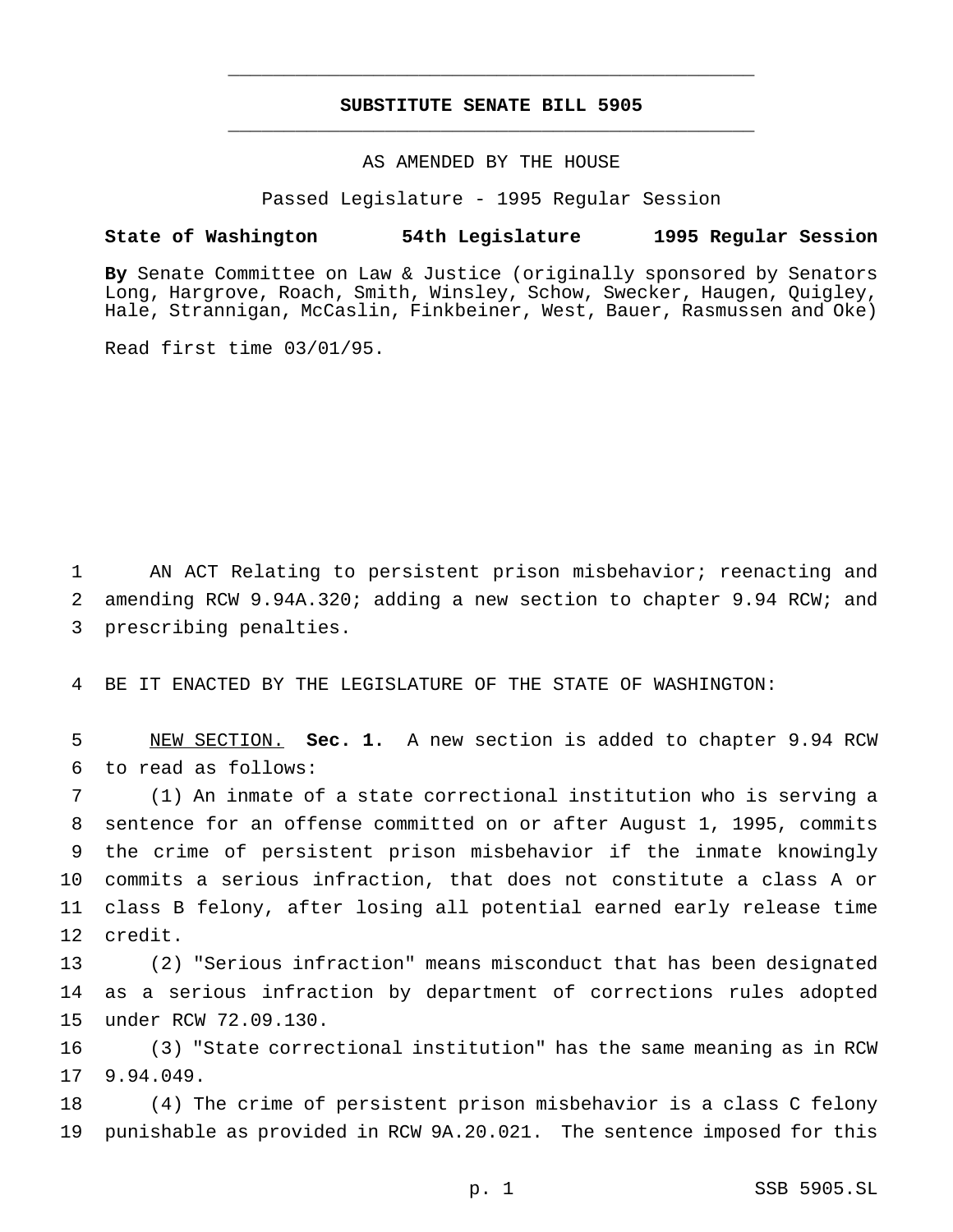crime must be served consecutive to any sentence being served at the time the crime is committed.

 **Sec. 2.** RCW 9.94A.320 and 1994 sp.s.c7s 510, 1994 c 275 s 20, and 1994 c 53 s 2 are each reenacted and amended to read as follows: TABLE 2 CRIMES INCLUDED WITHIN EACH SERIOUSNESS LEVEL XV Aggravated Murder 1 (RCW 10.95.020) XIV Murder 1 (RCW 9A.32.030) Homicide by abuse (RCW 9A.32.055) XIII Murder 2 (RCW 9A.32.050) XII Assault 1 (RCW 9A.36.011) Assault of a Child 1 (RCW 9A.36.120) XI Rape 1 (RCW 9A.44.040) Rape of a Child 1 (RCW 9A.44.073) X Kidnapping 1 (RCW 9A.40.020) Rape 2 (RCW 9A.44.050) Rape of a Child 2 (RCW 9A.44.076) Child Molestation 1 (RCW 9A.44.083) Damaging building, etc., by explosion with 20 threat to human being (RCW 70.74.280(1)) Over 18 and deliver heroin or narcotic from Schedule I or II to someone under 18 (RCW 69.50.406) Leading Organized Crime (RCW 9A.82.060(1)(a)) IX Assault of a Child 2 (RCW 9A.36.130) Robbery 1 (RCW 9A.56.200) Manslaughter 1 (RCW 9A.32.060) Explosive devices prohibited (RCW 70.74.180) Indecent Liberties (with forcible compulsion) (RCW 9A.44.100(1)(a))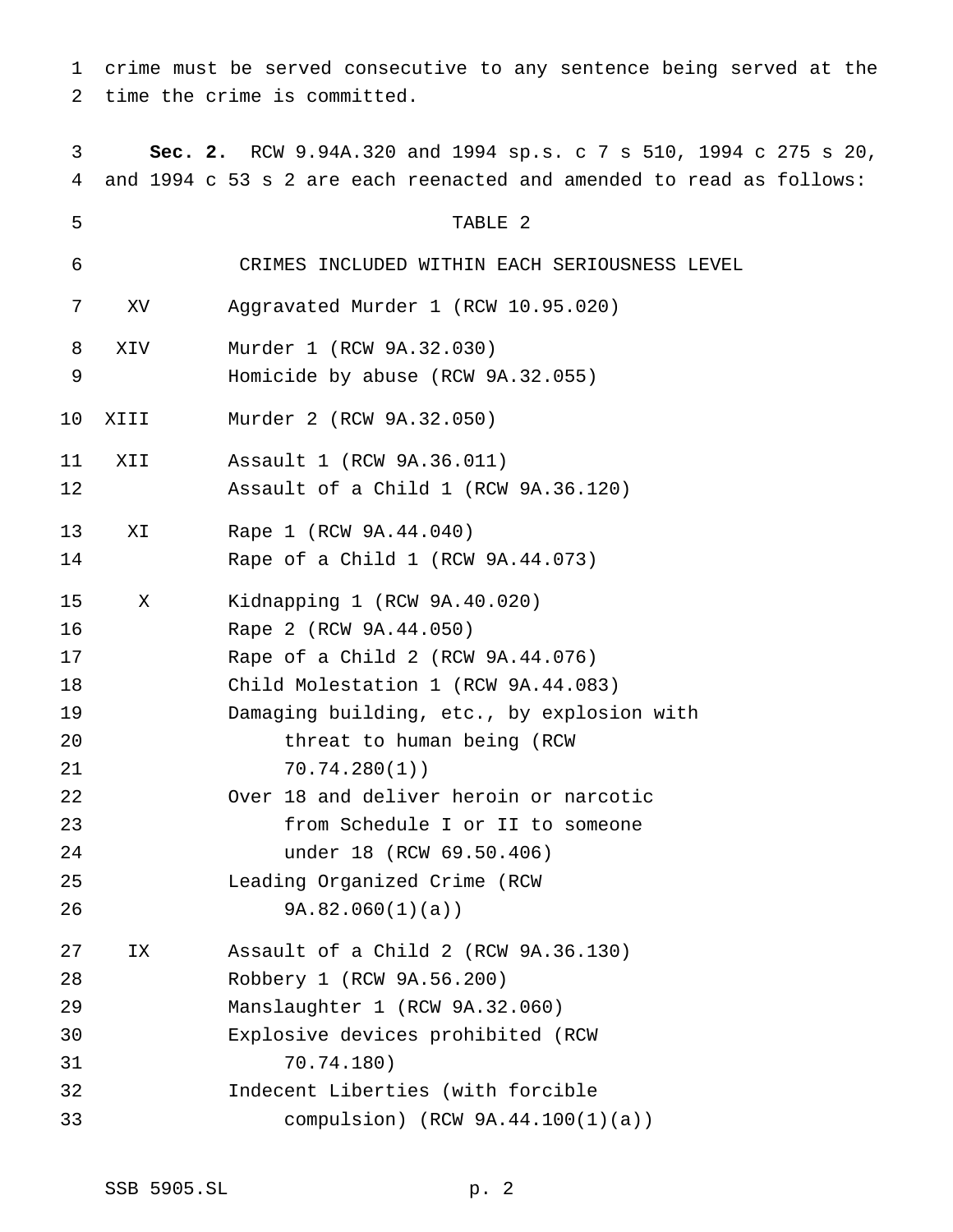| 1              |      | Endangering life and property by           |
|----------------|------|--------------------------------------------|
| $\overline{2}$ |      | explosives with threat to human being      |
| 3              |      | (RCW 70.74.270)                            |
| 4              |      | Over 18 and deliver narcotic from Schedule |
| 5              |      | III, IV, or V or a nonnarcotic from        |
| 6              |      | Schedule I-V to someone under 18 and       |
| 7              |      | 3 years junior (RCW 69.50.406)             |
| 8              |      | Controlled Substance Homicide (RCW         |
| 9              |      | 69.50.415)                                 |
| 10             |      | Sexual Exploitation (RCW 9.68A.040)        |
| 11             |      | Inciting Criminal Profiteering (RCW        |
| 12             |      | 9A.82.060(1)(b)                            |
| 13             |      | Vehicular Homicide, by being under the     |
| 14             |      | influence of intoxicating liquor or        |
| 15             |      | any drug (RCW 46.61.520)                   |
| 16             | VIII | Arson 1 (RCW 9A.48.020)                    |
| 17             |      | Promoting Prostitution 1 (RCW 9A.88.070)   |
| 18             |      | Selling for profit (controlled or          |
| 19             |      | counterfeit) any controlled substance      |
| 20             |      | (RCW 69.50.410)                            |
| 21             |      | Manufacture, deliver, or possess with      |
| 22             |      | intent to deliver heroin or cocaine        |
| 23             |      | (RCW 69.50.401(a)(1)(i))                   |
| 24             |      | Manufacture, deliver, or possess with      |
| 25             |      | intent to deliver methamphetamine          |
| 26             |      | (RCW 69.50.401(a)(1)(ii))                  |
| 27             |      | Vehicular Homicide, by the operation of    |
| 28             |      | any vehicle in a reckless manner (RCW      |
| 29             |      | 46.61.520)                                 |
| 30             | VII  | Burglary 1 (RCW 9A.52.020)                 |
| 31             |      | Vehicular Homicide, by disregard for the   |
| 32             |      | safety of others (RCW 46.61.520)           |
| 33             |      | Introducing Contraband 1 (RCW 9A.76.140)   |
| 34             |      | Indecent Liberties (without forcible       |
| 35             |      | compulsion) (RCW $9A.44.100(1)$ (b) and    |
| 36             |      | $(c)$ )                                    |
| 37             |      | Child Molestation 2 (RCW 9A.44.086)        |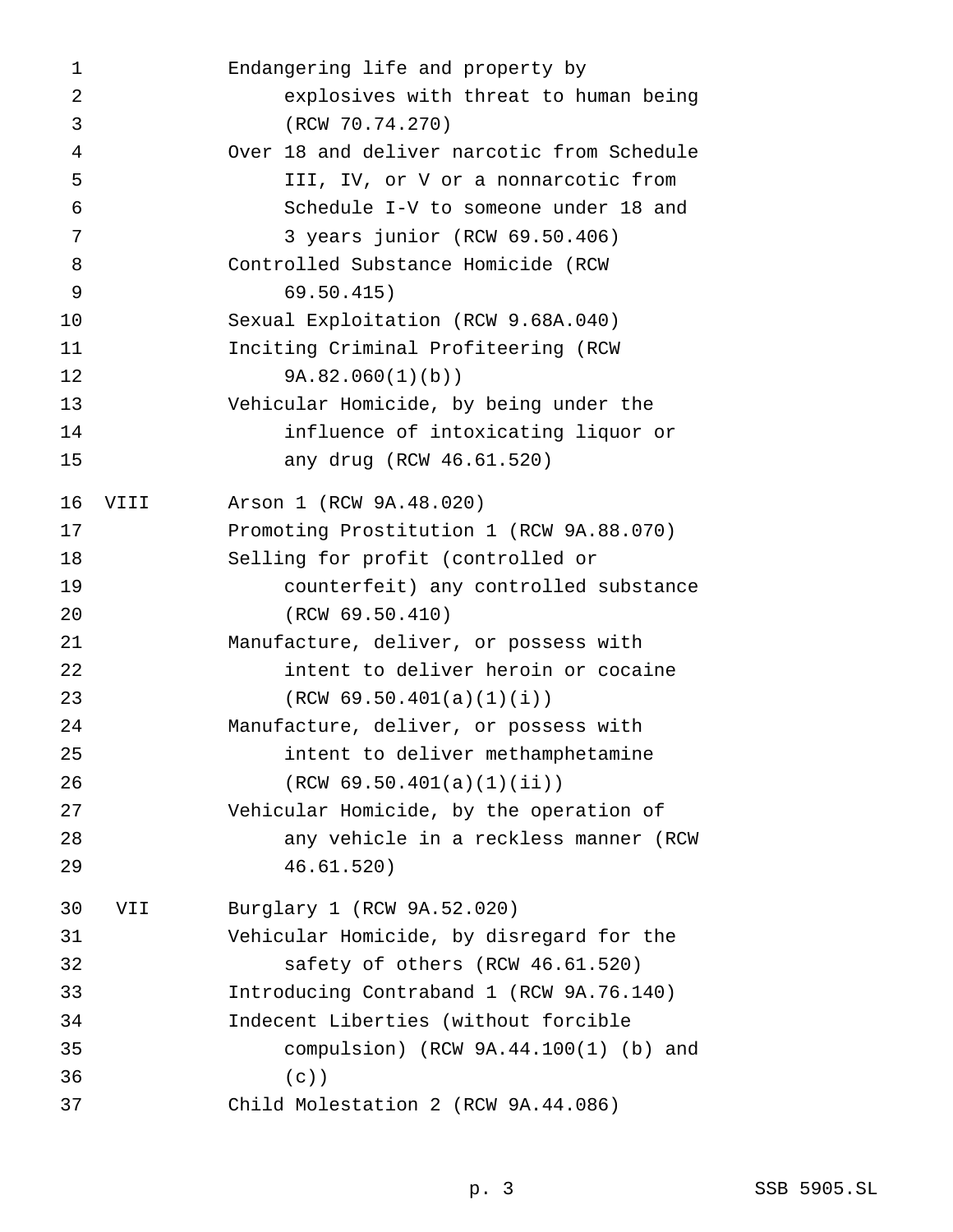| $\mathbf 1$    |    | Dealing in depictions of minor engaged in  |
|----------------|----|--------------------------------------------|
| 2              |    | sexually explicit conduct (RCW             |
| 3              |    | 9.68A.050)                                 |
| $\overline{4}$ |    | Sending, bringing into state depictions of |
| 5              |    | minor engaged in sexually explicit         |
| 6              |    | conduct (RCW 9.68A.060)                    |
| 7              |    | Involving a minor in drug dealing (RCW     |
| 8              |    | 69.50.401(f)                               |
| 9              | VI | Bribery (RCW 9A.68.010)                    |
| 10             |    | Manslaughter 2 (RCW 9A.32.070)             |
| 11             |    | Rape of a Child 3 (RCW 9A.44.079)          |
| 12             |    | Intimidating a Juror/Witness (RCW          |
| 13             |    | 9A.72.110, 9A.72.130)                      |
| 14             |    | Damaging building, etc., by explosion with |
| 15             |    | no threat to human being (RCW              |
| 16             |    | 70.74.280(2)                               |
| 17             |    | Endangering life and property by           |
| 18             |    | explosives with no threat to human         |
| 19             |    | being (RCW 70.74.270)                      |
| 20             |    | Incest 1 (RCW 9A.64.020(1))                |
| 21             |    | Manufacture, deliver, or possess with      |
| 22             |    | intent to deliver narcotics from           |
| 23             |    | Schedule I or II (except heroin or         |
| 24             |    | cocaine) (RCW $69.50.401(a)(1)(i)$ )       |
| 25             |    | Intimidating a Judge (RCW 9A.72.160)       |
| 26             |    | Bail Jumping with Murder 1 (RCW            |
| 27             |    | 9A.76.170(2)(a)                            |
| 28             | V  | Persistent prison misbehavior (RCW         |
| 29             |    | $9.94. -- - (section 1 of this act)$       |
| 30             |    | Criminal Mistreatment 1 (RCW 9A.42.020)    |
| 31             |    | Theft of a Firearm (RCW 9A.56.300)         |
| 32             |    | Reckless Endangerment 1 (RCW 9A.36.045)    |
| 33             |    | Rape 3 (RCW 9A.44.060)                     |
| 34             |    | Sexual Misconduct with a Minor 1 (RCW      |
| 35             |    | 9A.44.093)                                 |
| 36             |    | Child Molestation 3 (RCW 9A.44.089)        |
| 37             |    | Kidnapping 2 (RCW 9A.40.030)               |
| 38             |    | Extortion 1 (RCW 9A.56.120)                |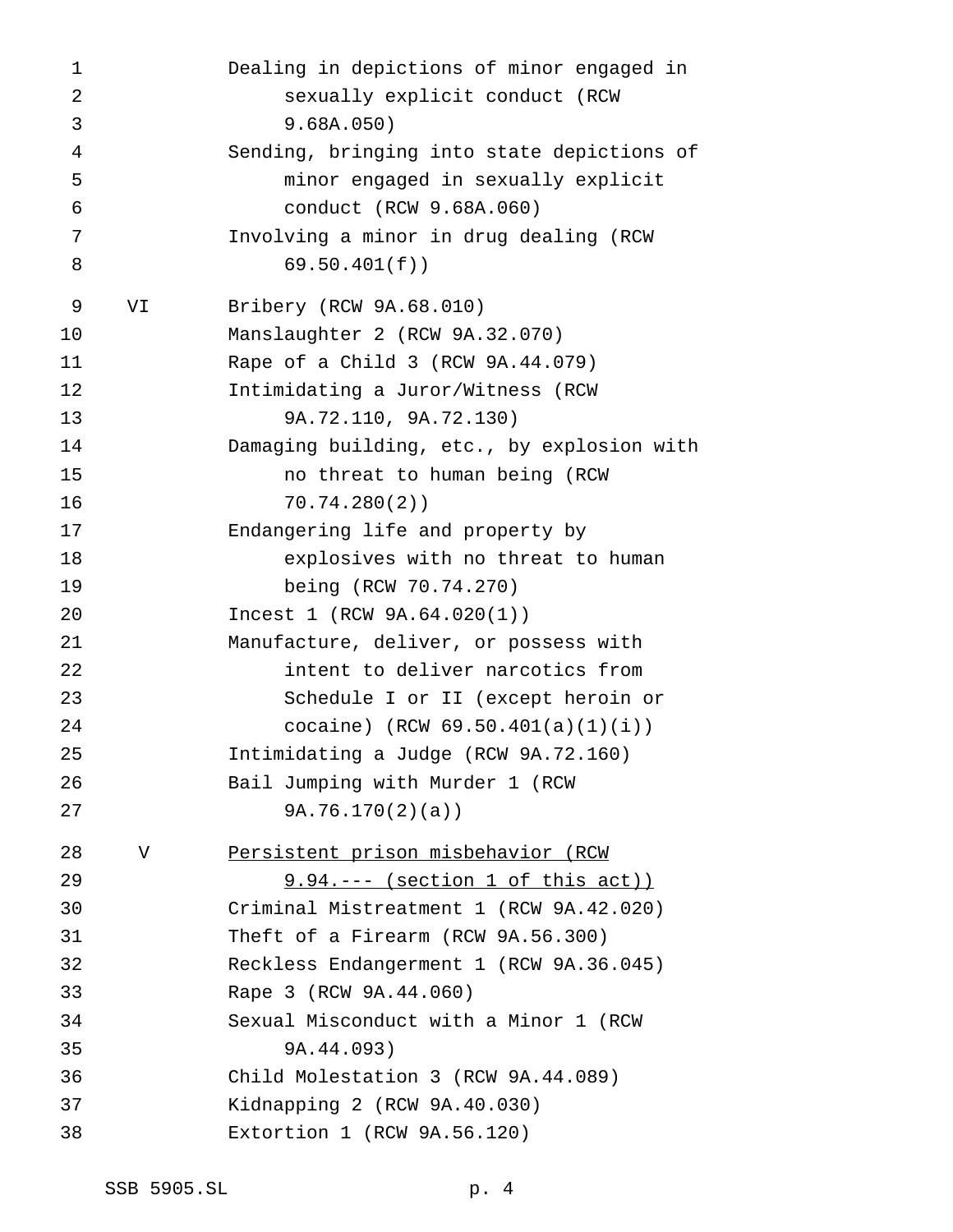| 1              |     | Incest 2 (RCW 9A.64.020(2))                |
|----------------|-----|--------------------------------------------|
| $\overline{2}$ |     | Perjury 1 (RCW 9A.72.020)                  |
| 3              |     | Extortionate Extension of Credit (RCW      |
| 4              |     | 9A.82.020)                                 |
| 5              |     | Advancing money or property for            |
| 6              |     | extortionate extension of credit (RCW      |
| 7              |     | 9A.82.030)                                 |
| 8              |     | Extortionate Means to Collect Extensions   |
| 9              |     | of Credit (RCW 9A.82.040)                  |
| 10             |     | Rendering Criminal Assistance 1 (RCW       |
| 11             |     | 9A.76.070)                                 |
| 12             |     | Bail Jumping with class A Felony (RCW      |
| 13             |     | 9A.76.170(2)(b)                            |
| 14             |     | Sexually Violating Human Remains (RCW      |
| 15             |     | 9A.44.105)                                 |
| 16             |     | Delivery of imitation controlled substance |
| 17             |     | by person eighteen or over to person       |
| 18             |     | under eighteen (RCW 69.52.030(2))          |
| 19             | IV. | Residential Burglary (RCW 9A.52.025)       |
| 20             |     | Theft of Livestock 1 (RCW 9A.56.080)       |
| 21             |     | Robbery 2 (RCW 9A.56.210)                  |
| 22             |     | Assault 2 (RCW 9A.36.021)                  |
| 23             |     | Escape 1 (RCW 9A.76.110)                   |
| 24             |     | Arson 2 (RCW 9A.48.030)                    |
| 25             |     | Bribing a Witness/Bribe Received by        |
| 26             |     | Witness (RCW 9A.72.090, 9A.72.100)         |
| 27             |     | Malicious Harassment (RCW 9A.36.080)       |
| 28             |     | Threats to Bomb (RCW 9.61.160)             |
| 29             |     | Willful Failure to Return from Furlough    |
| 30             |     | (RCW 72.66.060)                            |
| 31             |     | Hit and Run « Injury Accident (RCW         |
| 32             |     | 46.52.020(4)                               |
| 33             |     | Vehicular Assault (RCW 46.61.522)          |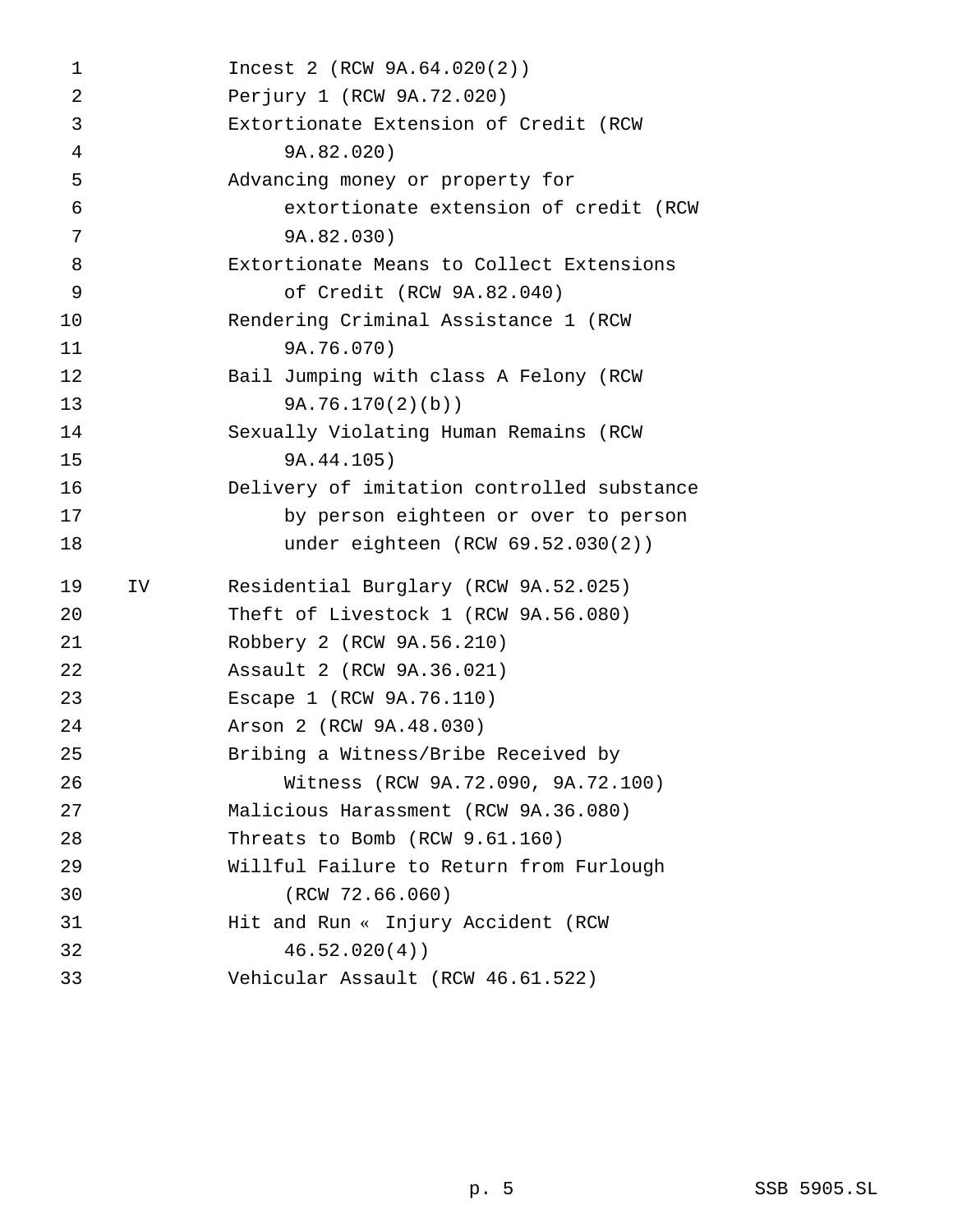| 1              |     | Manufacture, deliver, or possess with      |
|----------------|-----|--------------------------------------------|
| $\overline{2}$ |     | intent to deliver narcotics from           |
| 3              |     | Schedule III, IV, or V or                  |
| 4              |     | nonnarcotics from Schedule I-V             |
| 5              |     | (except marijuana or                       |
| 6              |     | methamphetamines) (RCW                     |
| 7              |     | $69.50.401(a)(1)(ii)$ through $(iv)$ )     |
| 8              |     | Influencing Outcome of Sporting Event (RCW |
| 9              |     | 9A.82.070)                                 |
| 10             |     | Use of Proceeds of Criminal Profiteering   |
| 11             |     | (RCW 9A.82.080 (1) and (2))                |
| 12             |     | Knowingly Trafficking in Stolen Property   |
| 13             |     | (RCW 9A.82.050(2))                         |
| 14             | III | Criminal Mistreatment 2 (RCW 9A.42.030)    |
| 15             |     | Extortion 2 (RCW 9A.56.130)                |
| 16             |     | Unlawful Imprisonment (RCW 9A.40.040)      |
| 17             |     | Assault 3 (RCW 9A.36.031)                  |
| 18             |     | Assault of a Child 3 (RCW 9A.36.140)       |
| 19             |     | Custodial Assault (RCW 9A.36.100)          |
| 20             |     | Unlawful possession of firearm or pistol   |
| 21             |     | by felon (RCW 9.41.040)                    |
| 22             |     | Harassment (RCW 9A.46.020)                 |
| 23             |     | Promoting Prostitution 2 (RCW 9A.88.080)   |
| 24             |     | Willful Failure to Return from Work        |
| 25             |     | Release (RCW 72.65.070)                    |
| 26             |     | Burglary 2 (RCW 9A.52.030)                 |
| 27             |     | Introducing Contraband 2 (RCW 9A.76.150)   |
| 28             |     | Communication with a Minor for Immoral     |
| 29             |     | Purposes (RCW 9.68A.090)                   |
| 30             |     | Patronizing a Juvenile Prostitute (RCW     |
| 31             |     | 9.68A.100)                                 |
| 32             |     | Escape 2 (RCW 9A.76.120)                   |
| 33             |     | Perjury 2 (RCW 9A.72.030)                  |
| 34             |     | Bail Jumping with class B or C Felony (RCW |
| 35             |     | 9A.76.170(2)(c)                            |
| 36             |     | Intimidating a Public Servant (RCW         |
| 37             |     | 9A.76.180)                                 |
| 38             |     | Tampering with a Witness (RCW 9A.72.120)   |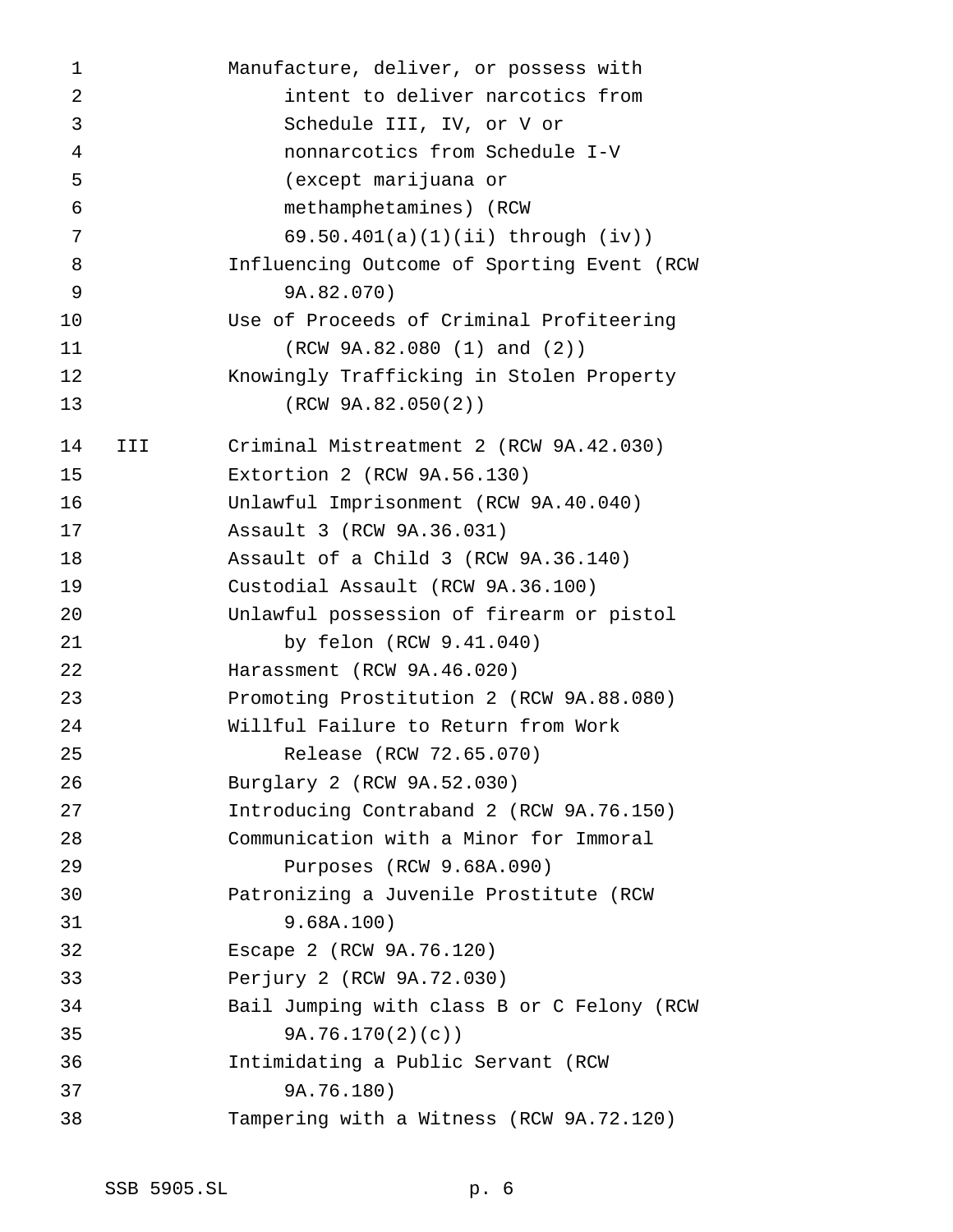|    | Manufacture, deliver, or possess with      |
|----|--------------------------------------------|
|    | intent to deliver marijuana (RCW           |
|    | 69.50.401(a)(1)(ii)                        |
|    | Delivery of a material in lieu of a        |
|    | controlled substance (RCW                  |
|    | 69.50.401(c)                               |
|    | Manufacture, distribute, or possess with   |
|    | intent to distribute an imitation          |
|    | controlled substance (RCW                  |
|    | 69.52.030(1)                               |
|    | Recklessly Trafficking in Stolen Property  |
|    | (RCW 9A.82.050(1))                         |
|    | Theft of livestock 2 (RCW 9A.56.080)       |
|    | Securities Act violation (RCW 21.20.400)   |
| IJ | Malicious Mischief 1 (RCW 9A.48.070)       |
|    | Possession of Stolen Property 1 (RCW       |
|    | 9A.56.150)                                 |
|    | Theft 1 (RCW 9A.56.030)                    |
|    | Possession of controlled substance that is |
|    | either heroin or narcotics from            |
|    | Schedule I or II (RCW $69.50.401(d)$ )     |
|    | Possession of phencyclidine (PCP) (RCW     |
|    | 69.50.401(d)                               |
|    | Create, deliver, or possess a counterfeit  |
|    | controlled substance (RCW                  |
|    | 69.50.401(b)                               |
|    | Computer Trespass 1 (RCW 9A.52.110)        |
|    | Escape from Community Custody (RCW         |
|    | 72.09.310)                                 |
| I. | Theft 2 (RCW 9A.56.040)                    |
|    | Possession of Stolen Property 2 (RCW       |
|    | 9A.56.160)                                 |
|    | Forgery (RCW 9A.60.020)                    |
|    | Taking Motor Vehicle Without Permission    |
|    | (RCW 9A.56.070)                            |
|    | Vehicle Prowl 1 (RCW 9A.52.095)            |
|    | Attempting to Elude a Pursuing Police      |
|    | Vehicle (RCW 46.61.024)                    |
|    |                                            |